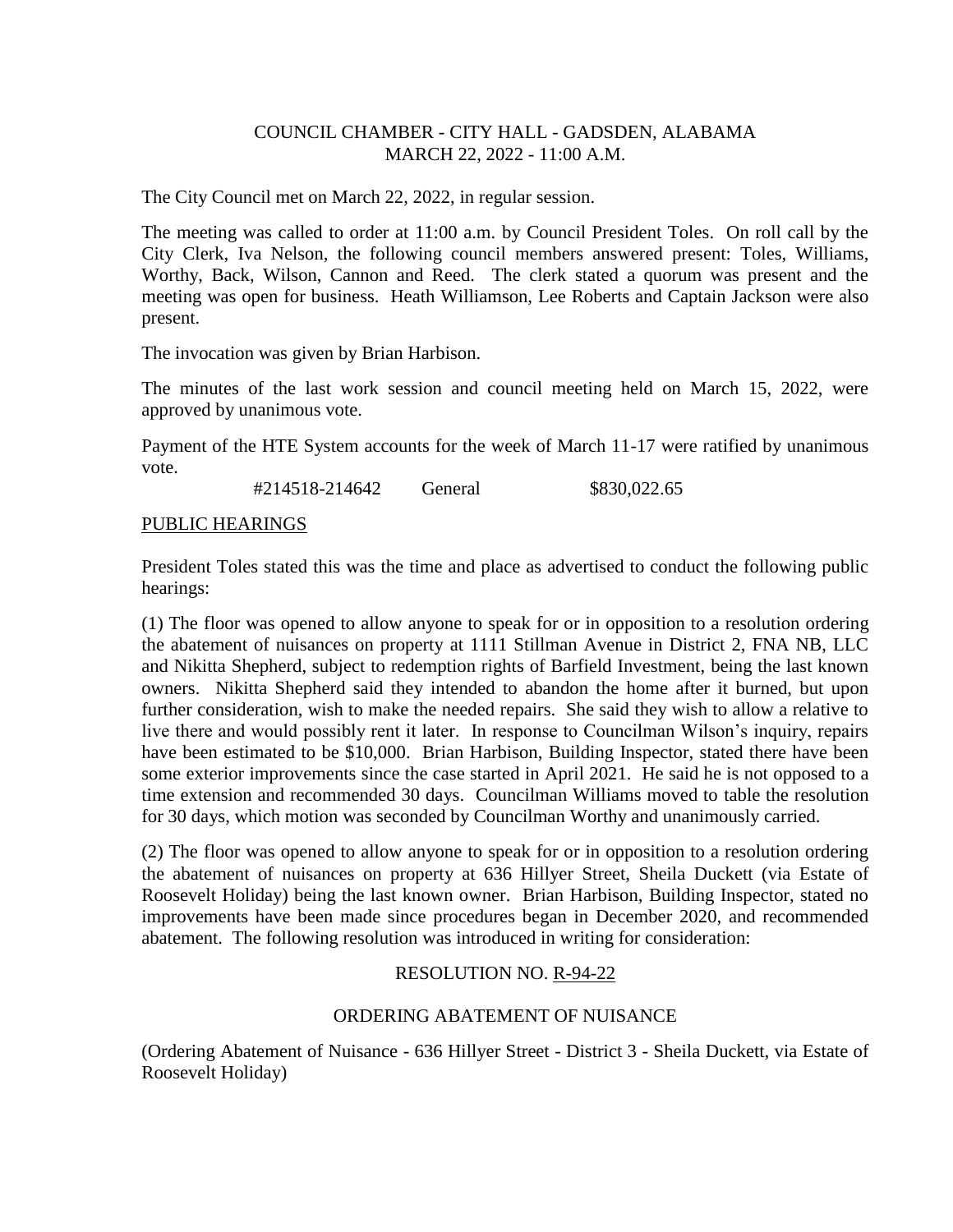Councilman Worthy moved to adopt the resolution as introduced, which motion was seconded by Councilman Back and unanimously adopted.

(3) President Toles announced that no action was necessary regarding 331 Connell Drive in District 2, as the nuisance has been abated by the owner.

(4) The floor was opened to allow anyone to speak for or in opposition to a resolution assessing a nuisance abatement lien on property at 203 Carolyn Lane, the State of Alabama, possible redemption rights of FNA NP, LLC, and Linnie D. Smedley and Eugene Smedley, BBTB Investments, LLC being the last known owners. No one spoke. The following resolution was introduced in writing for consideration:

## RESOLUTION NO. R-95-22

# ASSESSING NUISANCE ABATEMENT LIEN AGAINST PROPERTY

(Assessing Nuisance Abatement Lien for Demolition - \$3,020.00 - 203 Carolyn Lane - District 2 - State of Alabama; Possible redemption rights of FNA NP, LLC; Linnie D. Smedley; Eugene Smedley; BBTB Investments, LLC)

Councilman Williams moved to adopt the resolution as introduced, which motion was seconded by Councilman Reed and unanimously adopted.

(5) The floor was opened to allow anyone to speak for or in opposition to a resolution assessing a nuisance abatement lien on property at 314 Roslyn Drive, the State of Alabama, Jackie McCormick and wife Deborah McCormick being the last known owners. No one spoke. The following resolution was introduced in writing for consideration:

## RESOLUTION NO. R-96-22

# ASSESSING NUISANCE ABATEMENT LIEN AGAINST PROPERTY

(Assessing Nuisance Abatement Lien for Demolition - \$1,820.00 - 314 Roslyn Drive - District 2 -State of Alabama; Jackie McCormick and wife, Deborah McCormick)

Councilman Williams moved to adopt the resolution as introduced, which motion was seconded by Councilman Reed and unanimously adopted.

(6) The floor was opened to allow anyone to speak for or in opposition to a resolution assessing a nuisance abatement lien on property at 19 W. Wilkinson Avenue, the Estate of John L. McCoy, Amie McCoy, Tina McCoy, Michael John McCoy, Sharon Marie Valles, Ronald McCoy, Roger McCoy, Dorothy Powell, and any known heirs of Amie McCoy, and the State of Alabama being the last known owners. No one spoke. The following resolution was introduced in writing for consideration:

## RESOLUTION NO. R-97-22

# ASSESSING NUISANCE ABATEMENT LIEN AGAINST PROPERTY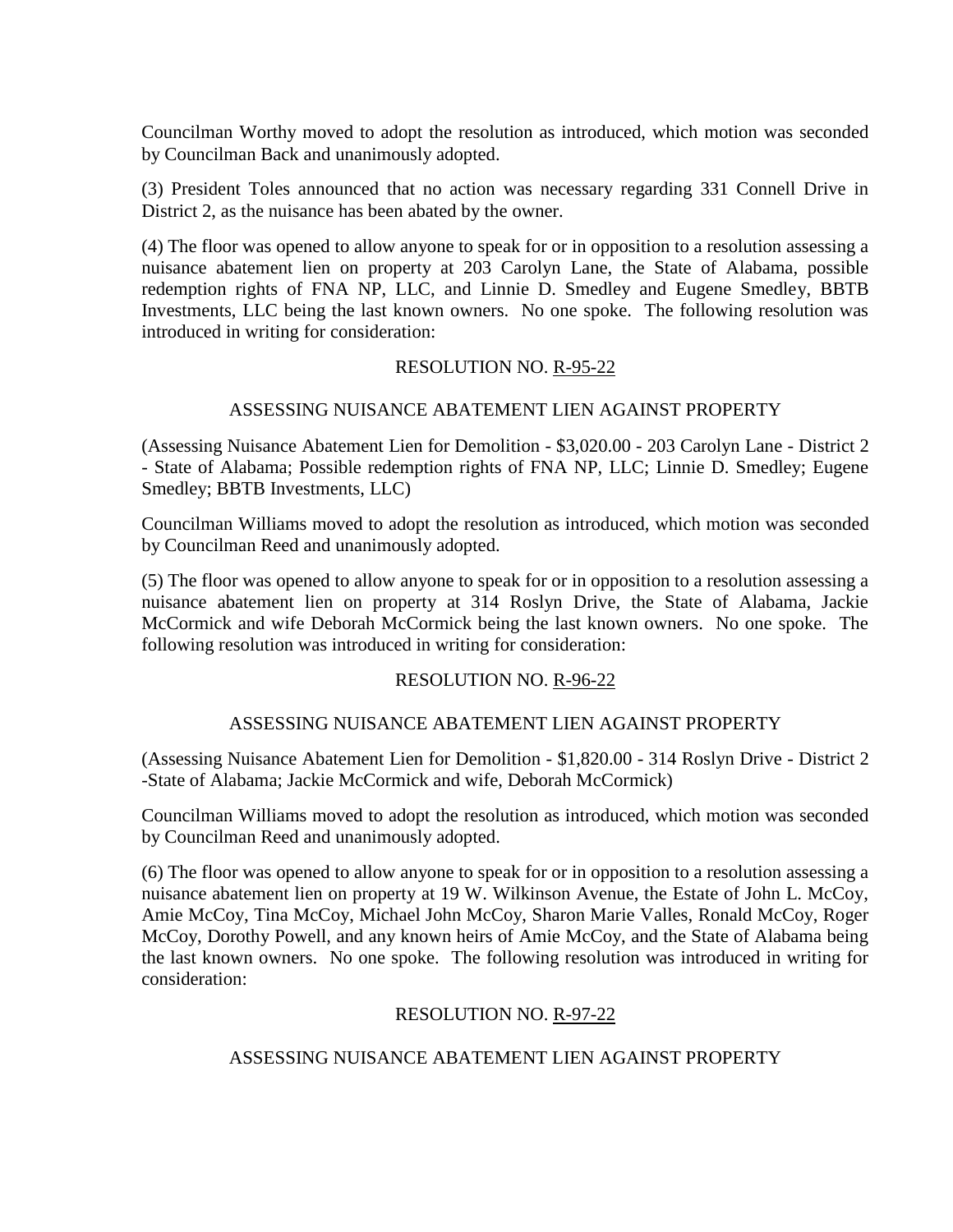(Assessing Nuisance Abatement Lien for Demolition - \$3,395.00 - 19 W. Wilkinson Avenue - District 7 - Estate of John L. McCoy; Amie McCoy; Tina McCoy; Michael John McCoy; Sharon Marie Valles; Ronald McCoy; Roger McCoy; Dorothy Powell; Any known heirs of Amie McCoy; State of Alabama)

Councilman Williams moved to adopt the resolution as introduced, which motion was seconded by Councilman Reed and unanimously adopted.

(7) The floor was opened to allow anyone to speak for or in opposition to a resolution approving the issuance of an alcoholic beverage license for Quickety Split Mini Market, LLC, d/b/a Quickety Split Mini Market, at 1401 E. Broad Street . Laron Kinchlow acknowledge the bad reputation of this location, but said he feels the community needs a store. He has invested in lighting and surveillance equipment and will coordinate with law enforcement to control loitering. Mr. Kinchlow said a drive-through window will be utilized during nighttime hours and Councilman Wilson advised him to make sure this meets ABC Board guidelines. President Toles said she has been a proponent of shutting down the business in this location due to drug activity. In response to Councilman Williams' inquiry, Mr. Kinchlow said he hopes to sell gasoline. Councilman Worthy referred to a past conviction and expressed willingness to allow Mr. Kinchlow an opportunity to prove himself. The following resolution was presented for consideration:

### RESOLUTION NO. R-98-22

# APPROVING ISSUANCE OF ALCOHOLIC BEVERAGE LICENSE

Quickety Split Mini Market, LLC - Quickety Split Mini Market - 1401 East Broad Street - District 2 - Retail Beer and Table Wine, off premises only)

Councilman Williams moved to adopt the resolution as introduced, which motion was seconded by Councilman Worthy and adopted by the following vote: AYES: Toles, Williams, Worthy, Back, Wilson, Reed NAYS: Cannon

#### RESOLUTIONS PRESENTED FOR CONSIDERATION

(1) The following resolution was introduced in writing for consideration:

#### RESOLUTION NO. R-99-22

## AUTHORIZING PROJECT SCOPE REVISION RELATED TO ADECA GRANT

(Regarding Recreational Trails Program Grant awarded through ADECA - For trail improvements to Black Creek Trail system at Noccalula Falls Park - Revising scope of work to eliminate "Upper Cascade Trail Multi-Use Bridge" - Note: Determination was made that bridge would better serve the area if installed south of the original site, which will require more extensive planning and design)